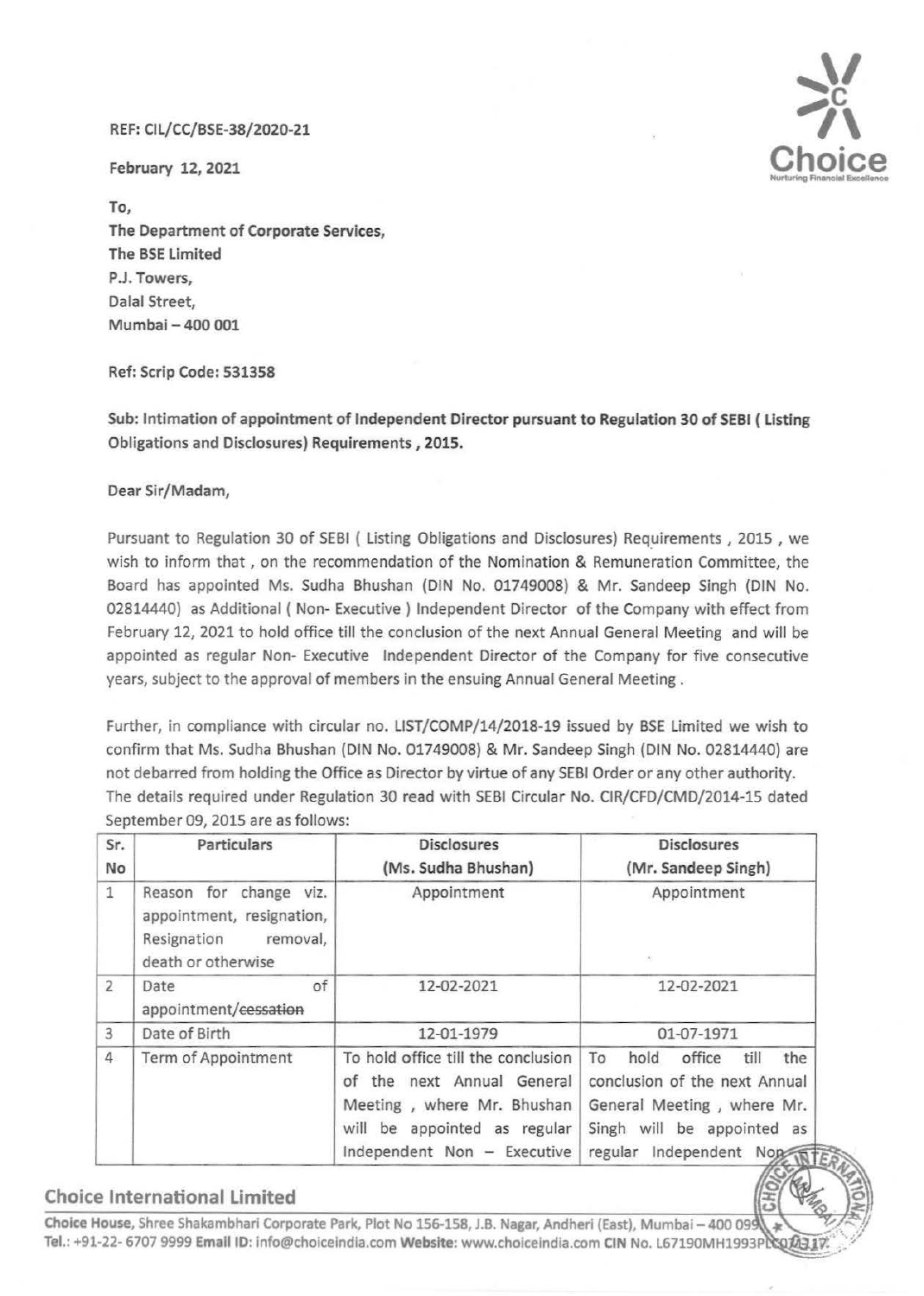|   |               | Director for five consecutive     | Executive Director for five                      |
|---|---------------|-----------------------------------|--------------------------------------------------|
|   |               | years, subject to the approval    | consecutive years, subject to                    |
|   |               | of the members.                   | the approval of the members, Pirancial Excellenc |
| 5 | Brief profile | Ms. Sudha Bhushan (DIN No.        | Mr. Sandeep Singh ( DIN No.                      |
|   |               | Chartered<br>01749008)<br>a       | 02814440) is a Post Graduate                     |
|   |               | Accountant, Company Secretary,    | in Rural Development from                        |
|   |               | Resolution<br>Insolvency          | Xavier Institute of Social                       |
|   |               | Professional, Registered Valuer   | Sciences, Ranchi. Mr. Singh has                  |
|   |               | by Profession, Ms. Bhushan is     | specialization<br>in<br>Media                    |
|   |               | advisor to Bank of Baroda for its | Planning (short term) from                       |
|   |               | International<br>NRI<br>and       | Mudra<br>Institute<br>of                         |
|   |               | operations. Ms. Bhushan is an     | Communications, Ahmedabad                        |
|   |               | expert in India FDI Policy, FEMA  | <b>Business</b><br>General<br>&<br>in            |
|   |               | and have been working in the      | (Executive<br>Management                         |
|   |               | area for more than 15 years       | Education)<br>from<br>IIM,                       |
|   |               |                                   | Bangalore.                                       |
|   |               | Ms. Bhushan has also authored     | Mr. Singh also has authored                      |
|   |               | various books on FDI, Foreign     | various books on Management                      |
|   |               | Exchange Management Act,          | &<br><b>Business</b><br>Practices                |
|   |               | 1999 and International Taxation.  | Administrations & also have                      |
|   |               |                                   | been an active participant in                    |
|   |               | A scholar throughout her life     | various Reality Shows related                    |
|   |               | Ms. Bhushan has been awarded      | to Management Practices &                        |
|   |               | many awards and recognitions      | Administrations.                                 |
|   |               | "Women<br>including               |                                                  |
|   |               | Empowerment<br>through<br>CA      | Mr. Singh is currently the                       |
|   |               | Profession" by Northern India     | Interim Chairman of the Board                    |
|   |               | Regional Council (NIRC) of CA     | of Governors of IIM Kashipur &                   |
|   |               | Institute.                        | also on Advisory Board of                        |
|   |               |                                   | National Institute of Mass                       |
|   |               |                                   | Communication & Journalism,                      |
|   |               |                                   | Ahmedabad.                                       |
|   |               |                                   |                                                  |
|   |               |                                   |                                                  |
|   |               |                                   |                                                  |
|   |               |                                   |                                                  |
|   |               |                                   |                                                  |
|   |               |                                   |                                                  |
|   |               |                                   |                                                  |
|   |               |                                   |                                                  |
|   |               |                                   |                                                  |
|   |               |                                   |                                                  |
|   |               |                                   |                                                  |
|   |               |                                   |                                                  |
|   |               |                                   |                                                  |

 $\gamma$ 

## **Choice International Limited**

Choice House, Shree Shakambhari Corporate Park, Plot No 156-158, J.B. Nagar, Andherl (East), Mumbai- 400 099. Tel.: +91-22- 6707 9999 Email ID: info@choiceindia.com Website: www.choiceindia.com CIN No. L67190MH1993PLC071117